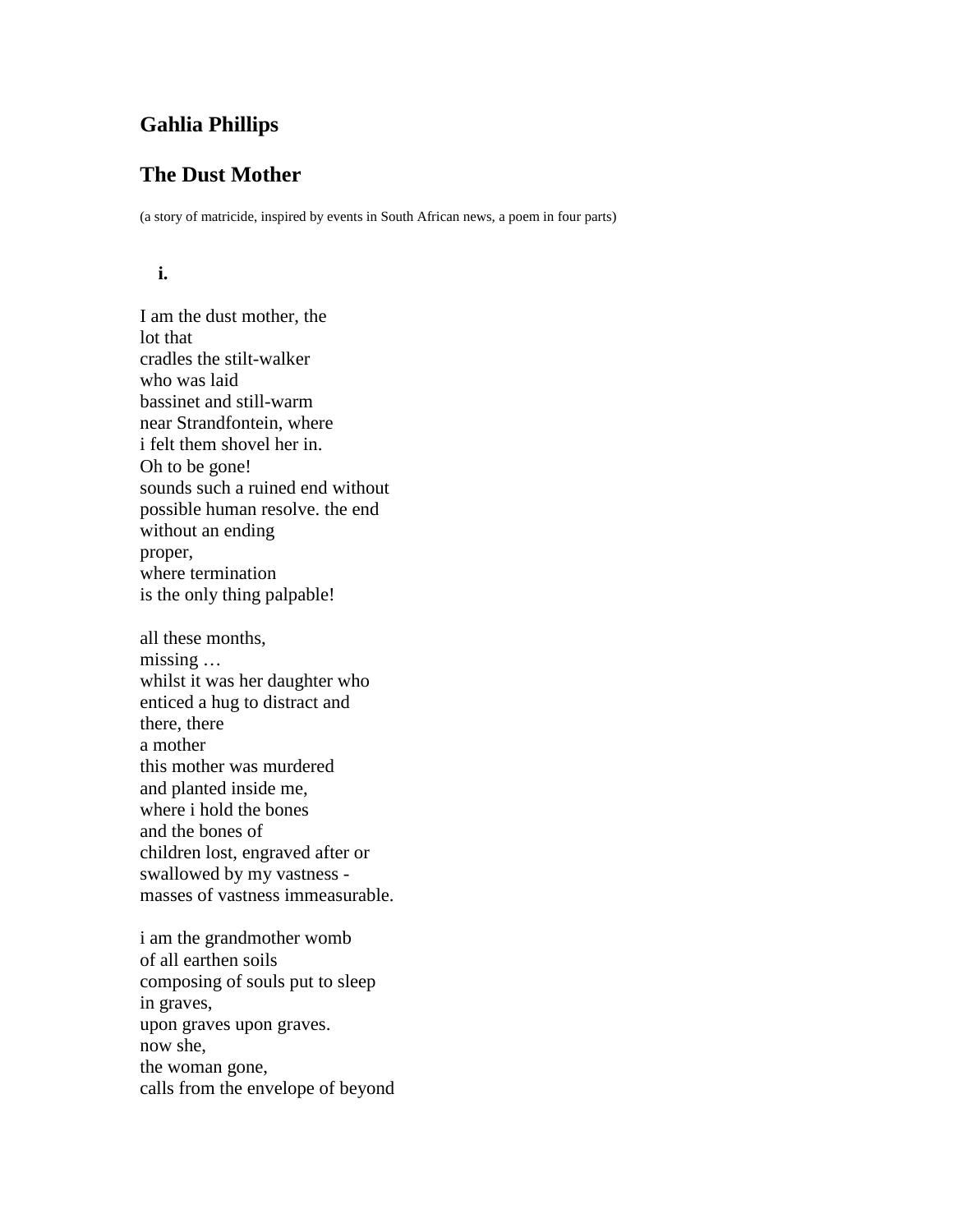to her daughter, the very same daughter that motioned her lover to rope her neck and pull, till the breaching-break.

### **ii.**

*you took me to the field and now i am sown into the land. this ugly highway land, crying with the sound of tyres licking tar. your mother is gone i am done absorbed and grazed on by the constituting dust. i have become fodder. i remember you, child, in that strange purple costume you wore the last day i saw you licking peanut butter from a silver spoon. my mother gave me that spoon… i made you i could never believe that i made you.*

### **iii.**

the dust mother responds:

you stilt-walker can now grace the skies with an immortal performance, beyond being hooded in soil and covered with my ashen rock laid like a child ready for an afternoon nap under the maroon sun. your daughter threw you defiantly, definitely away with little shame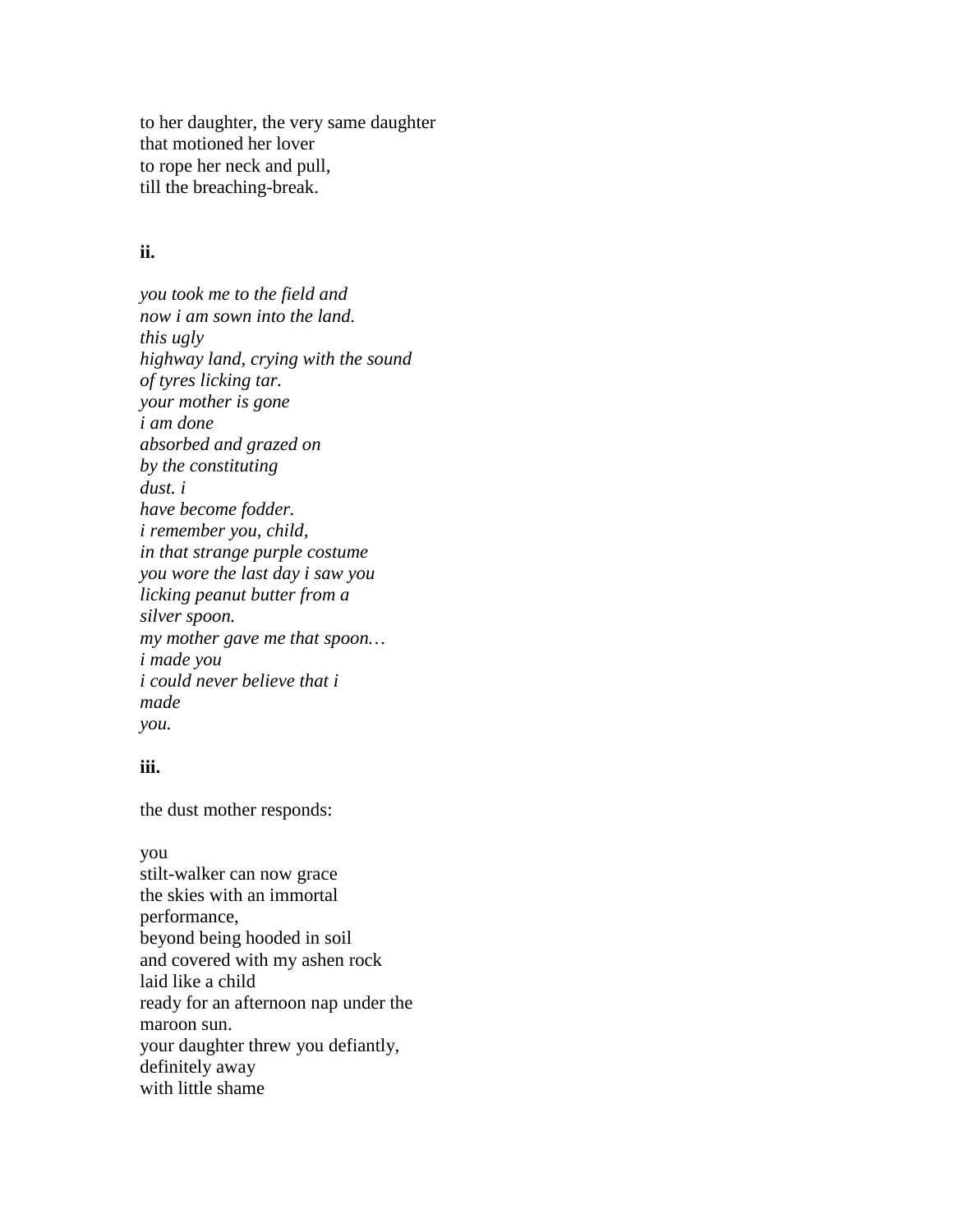and even worse you are stuck in a blackness so binding, through which you can only smell the greyish paste you have become; where licking leaves suck your insides so they may keep from falling! you think of your daughter always, the one who dawned immature and unready. your dissolve does not allow the asking of *how could you*(s) or *why did you*(s) … the future will call through nature's breath that blows through every inch of my weight and through moments between those ironed bars that encircle your daughter, while her palms clam for mother to hold. your bones inside me, like a useless artefact.

### **iv.**

my my! how the fledglings have grown, making a moment of a mother their worth matched by the place dug in me. does the daughter cry for her mother and think of her atrophied body cocooned in sediment - never rising to remind? the dust mother will. i will rise to caution the daughter amidst all those plentiful hours amongst immovable iron. she will remember that her mother is gone whilst cooler walls musk with age less graceful, as she remains. her own bones set to calcify and